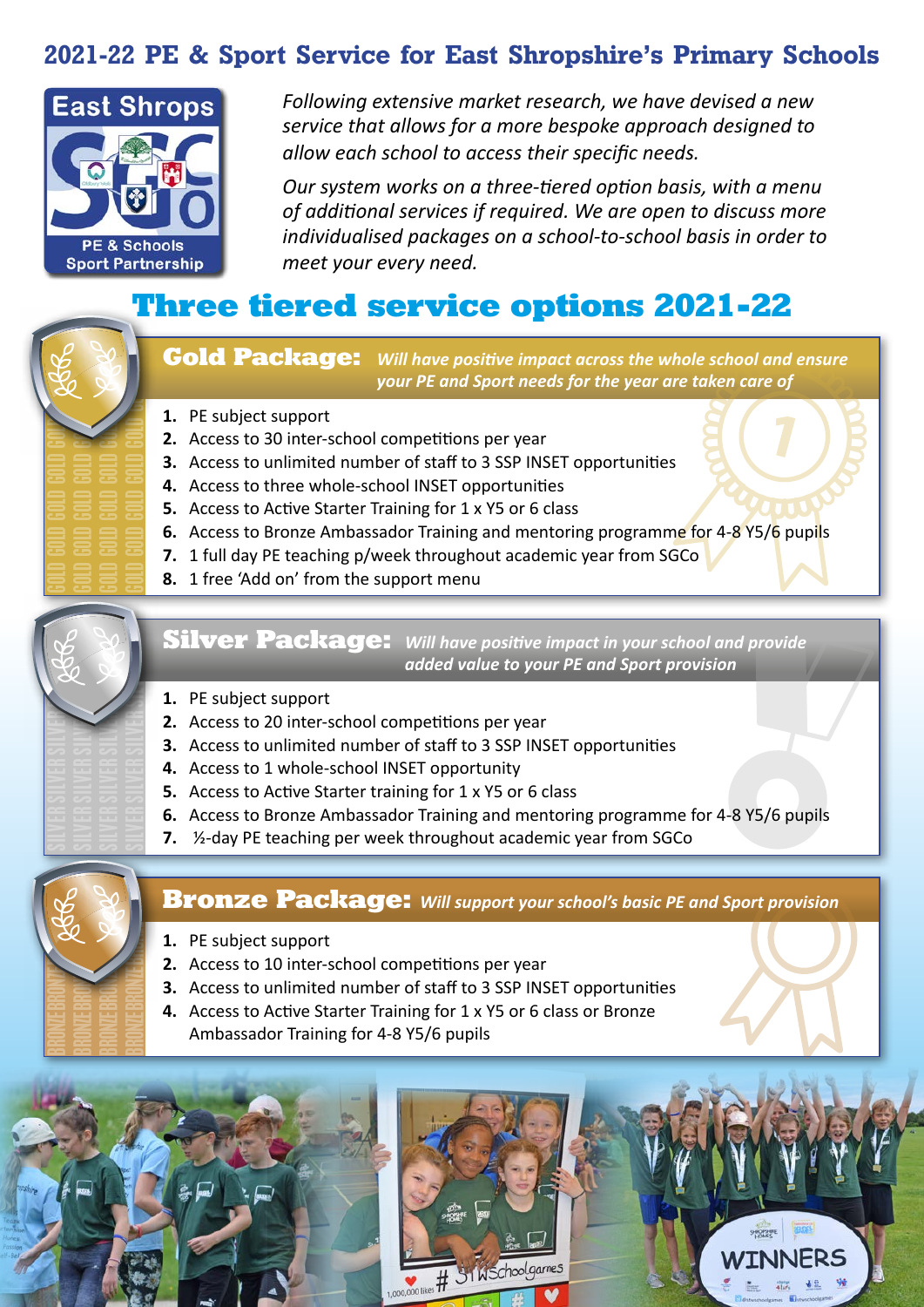### **Explanation of service**

#### **PE subject support**

Support from School Games Co-ordinator (SGCo) to create, implement or develop your PE subject improvement plan (could include any aspect relating to PE, e.g. being an 'Active School' towards the Chief Medical Officer's 30 active minutes target or support towards your SG mark application)

#### **Inter-school competitions**

You will have the opportunity to select and attend the number of events your Service Level Agreement (SLA) dictates from local SGCo family events to SSP wide events. A skeleton calendar has been provided with this material.



B

S

 $\boldsymbol{\widehat{\mathsf{G}}}$ 

B

S

 $\widehat{\mathbf{G}}$ 

 $\widehat{\mathbf{G}}$ 

B

S

 $\widehat{\mathbf{G}}$ 

S

G

#### **INSET**

The Schools Sport Partnership (SSP) will deliver a minimum of 1 INSET opportunity each academic term. In all packages, your school would have access to each of these for an unlimited number of staff. For Silver and Gold members, we would also provide 1 or 3 whole-school INSET opportunities for some/all of your staff in your school setting and at a time to suit your needs. A list of potential course subjects is included with this material.

#### **Leadership Training**

**Active Starters Training** – will consist of 1 day's training for a class of Y5 or 6 pupils. This course equips pupils with the skills and ideas to make playground space/break times and lunches more active for ALL pupils.

**Bronze Ambassador Training** – will consist of 1 day's training for 4-8 Y5 or 6 pupils identified by you. This course equips pupils with the skills/knowledge to plan and deliver inter-school competitions/personal challenges. This programme will also include 3 x ½-day support/mentoring sessions, either to support/ observe competitions being delivered and/or support Bronze Ambassador's review and plan further events.

#### **Teaching including CPD opportunity or PPA cover**

½ day's teaching to include delivery of high-quality PE from 9.00am to 12.00pm or 12.30pm to 3.30pm to KS1 and 2. Teaching to cover any activity within national curriculum guidance to suit your school's needs. This can also enable team development towards competition or could include support/mentoring for trained Active Starter/Bronze Ambassador leaders during morning/afternoon break times.

1 day's teaching to include delivery of high-quality PE from 9.00am to 3.30pm to KS1 and 2. Teaching to cover any activity within national curriculum guidance to suit your school's needs. This could also include support/mentoring for trained Active Starter/Bronze Ambassador leaders during morning/afternoon break times or during lunch.

*This package could include delivery of an after-school club as part of your payment or as an add-on activity (see costings for detail).*